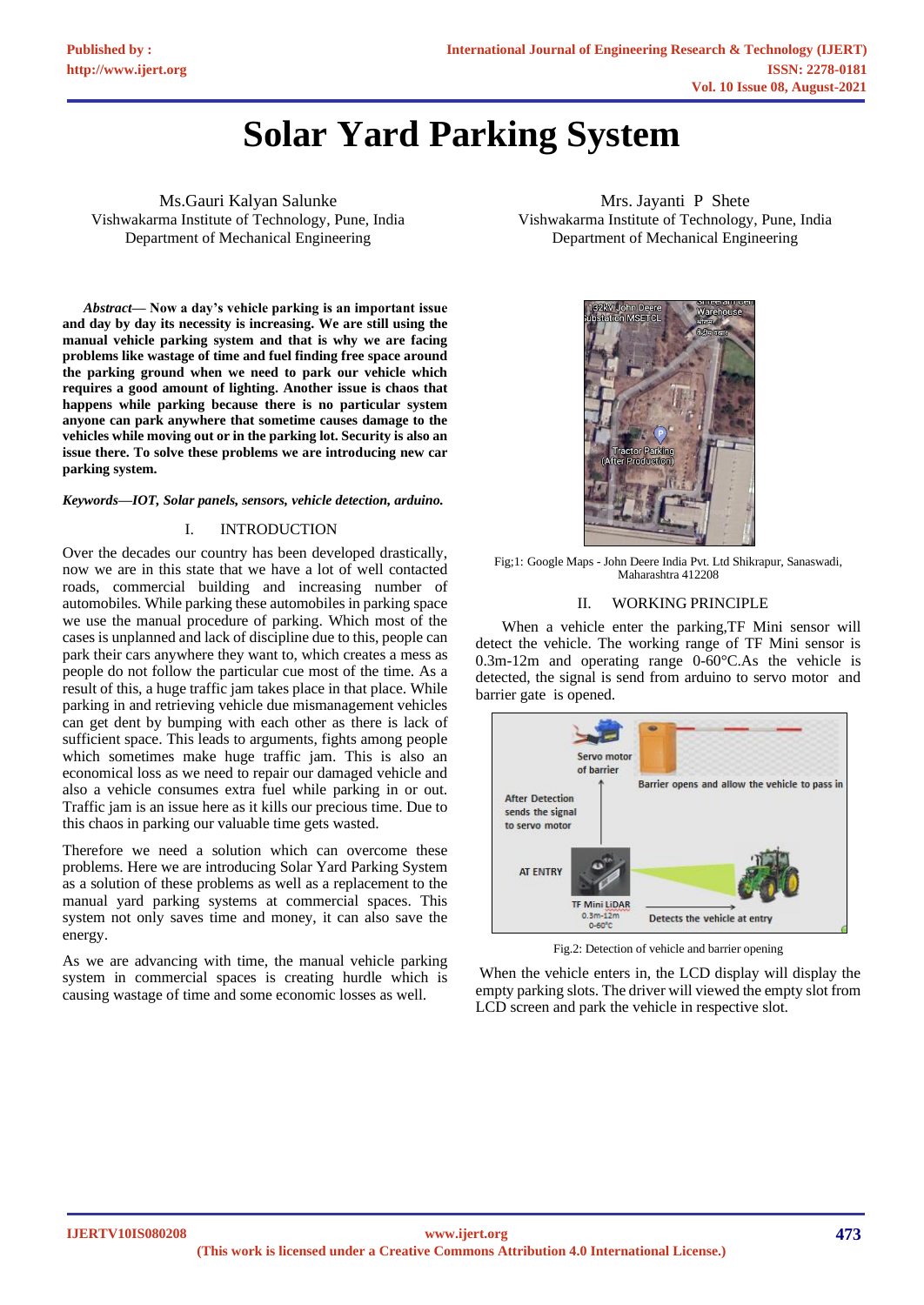# **[Published by :](www.ijert.org)**



Fig.3:Availability of lot

All the equipment used in the parking system i.e. TF Mini sensor, servo motor, LCD display, proximity sensor are solar panel operated.

# III. LAYOUT AND ARCHITECTURE

The layout of the parking system to be used for tractor parking in John Deere Company is shown in Fig.1.The layout shows the overall land available for parking, positioning of different sensors, Solar panels,etc as in Fig.4.



Fig.4: Layout of Solar Parking System

The flow chart of the working of parking system using IOT is shown in Fig.5. Firstly, vehicle detection sensor senses the vehicle entering and opens the barrier.The proximity sensor, LCD display, detection sensor, motor for barrier control are solar operated. When the vehicle enters into respective lot the proximity sensor senses and gets activated. LCD will display occupied lot from the signal of proximity sensor. When the vehicle exists from the lot, proximity sensor deactivates and shows the empty lot on LCD.



Fig.5: Architecture flow of the parking

#### IV. ANALYSIS

After designing the parking system, it is necessary to find the impact of automated parking on various parameters. The various parameters taken into consideration is distance travelled to parked the vehicle, search time taken for parking, fuel consumption,CO2 emission and fuel cost.

### *A. Assumptions:*

There are certain assumptions to be taken into account for analysis purpose. Following are the assumptions:

- 1) Speed is assumed 10Km/hr=10X2.78=27.8m/sec
- 2) Fuel Consumption for medium to heavy duty vehicle ranges from 30-45Litre/100Km. We assumed it 30.1Litre/100Km
- 3) CO2 emission rate for 1 Litre of diesel is 2.68Kg/Litre.
- 4) Cost of diesel is Rs.76.99/Litre.

### *B. Analysis without system:*



Fig.6.Search for empty lot without system